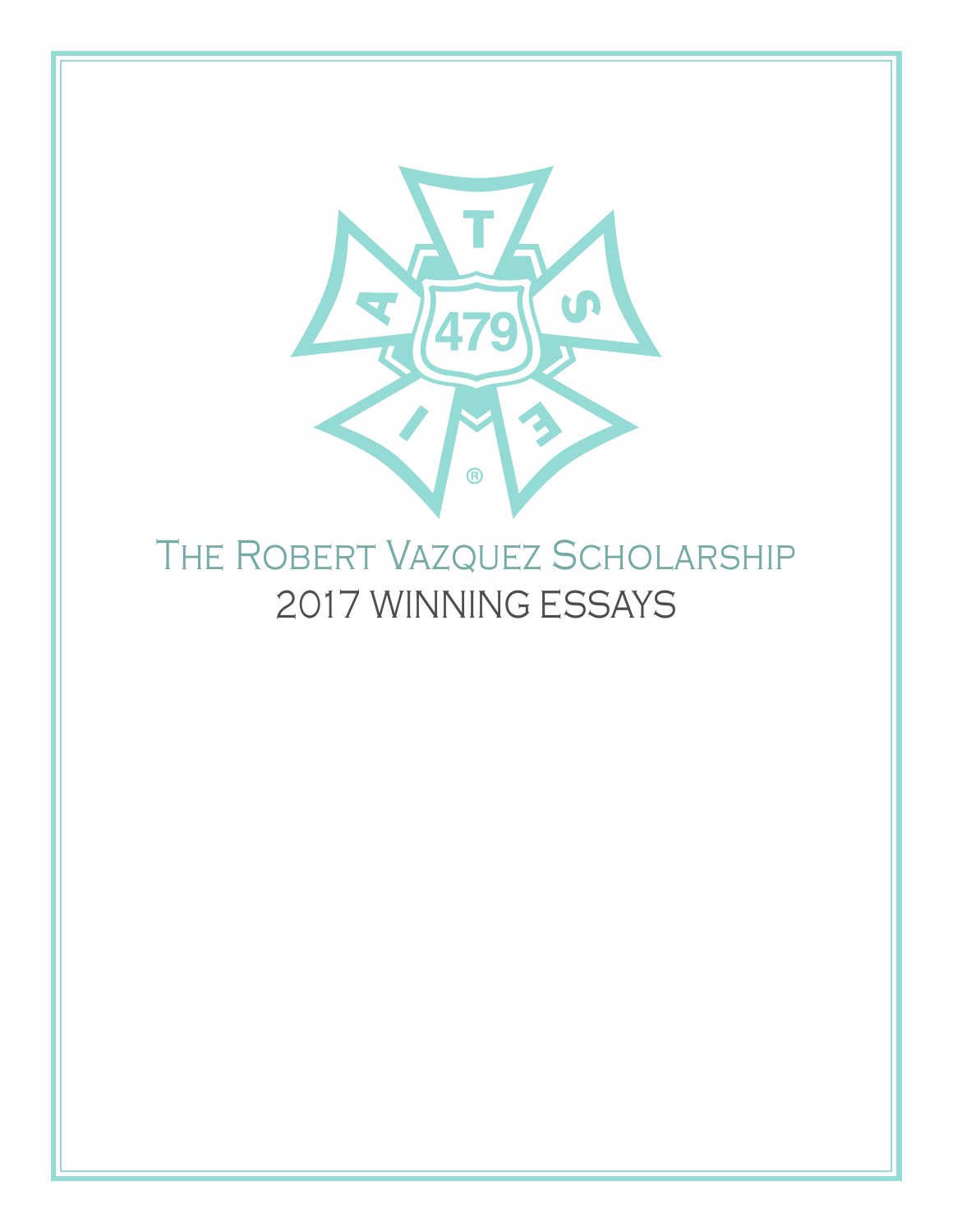*The Robert Vazquez scholarship provides \$4,000 to a member, member's spouse, son, daughter, grandchild or any child for which the member may be deemed to act as legal guardian. Candidates are challenged to write an essay on a topic, with a jury of selected readers.*

### *Winners of the 2017 Robert Vazquez Scholarship*

### Mariah Price

*Daughter of member Simeon Henderson\**

Jamal Copeland *Son of member Reginald Copeland*

Carissa Oldknow *Daughter of members Patrick and Michelle Oldknow*

> Luke Semones *Son of member Ellen Semones*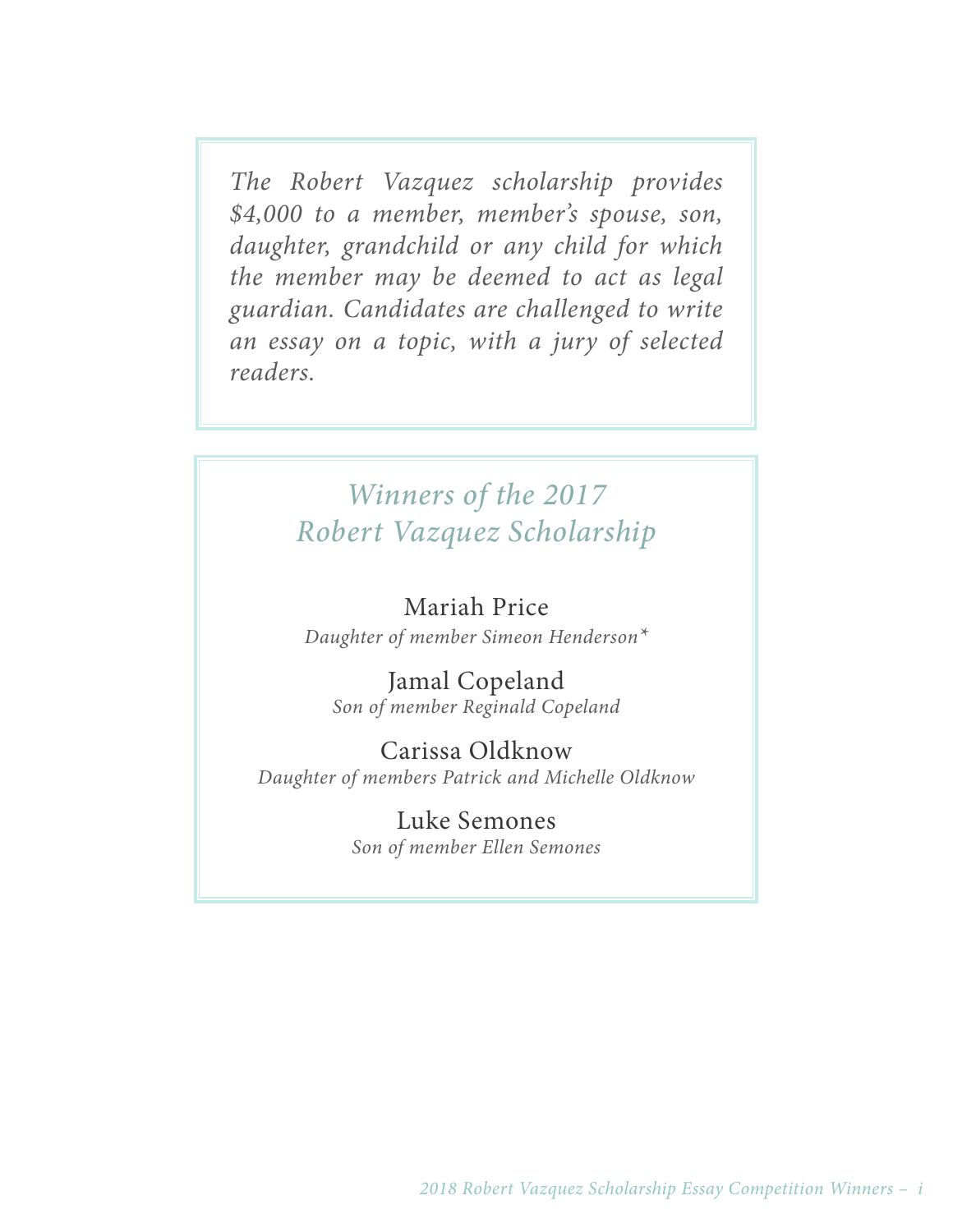### Mariah Price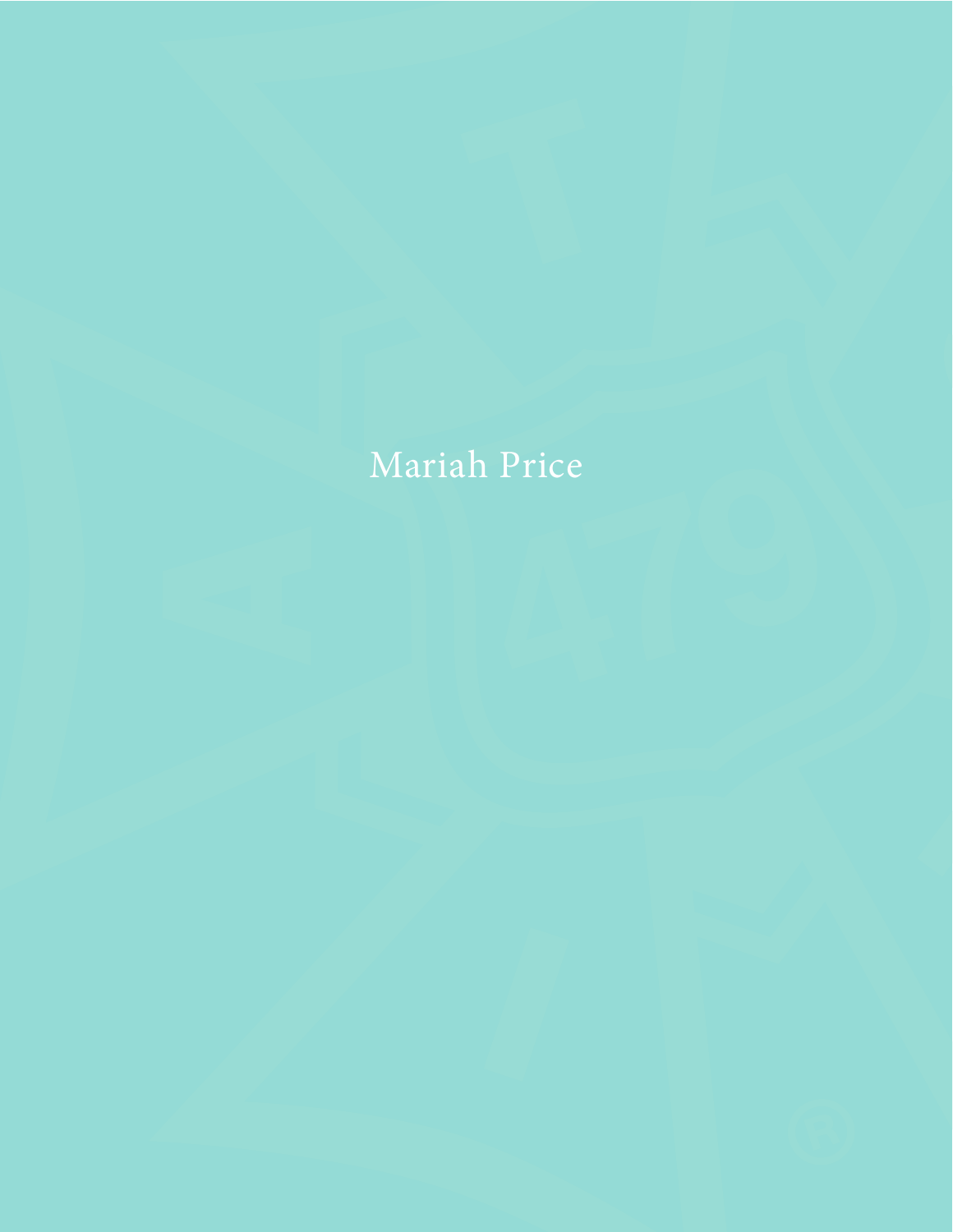#### Mariah Price

#### 30 November 2017

"What is the social impact of films and what do you feel is the main social/societal responsibility of the producing studio in all films it releases?"

Sit back, relax and open your mind. Prepare yourself as you enter into a world of fantasy, drama, comedy, mystery, and even horror. Films shed light on the darkness of the world we live in, or give us hope when we feel alone. Both positive and negative effects can be results of movie watching. Films play an influential role in society by acting as a voice to societal issues, a catalyst to the dreamer who lacks motivation and feels inadequate, and by diminishing ignorance. The main responsibility of production studios is to deliver compelling films that fully articulate a positive message.

Films play an important role in society by painting a picture of events that shaped and are shaping the world we live in. In 2014, director Ava DuVernay released a movie that captured the hearts of people of every color: *Selma. Selma* portrayed the passion surrounding the marches and boycotts of the 1960s, and the long suffering of African American people. Led by Dr. Martin Luther King Jr., society experienced these difficult encounters on the "Big Screen". Viewers are made aware of the progression of equal rights and the fact that society has much more work to do. Not only was this movie a strong representation of the 1960s Civil Rights Movement, but it was released in the wake of 21<sup>st</sup> century's "Black Lives Matter" movement. In response to police brutality cases that seemed to target African American lives, people of color gathered together and protested. Those protests nearly mimic the same protests portrayed in the film *Selma. Selma* gave a voice to the ongoing issue of racial tension by executing an example of how society can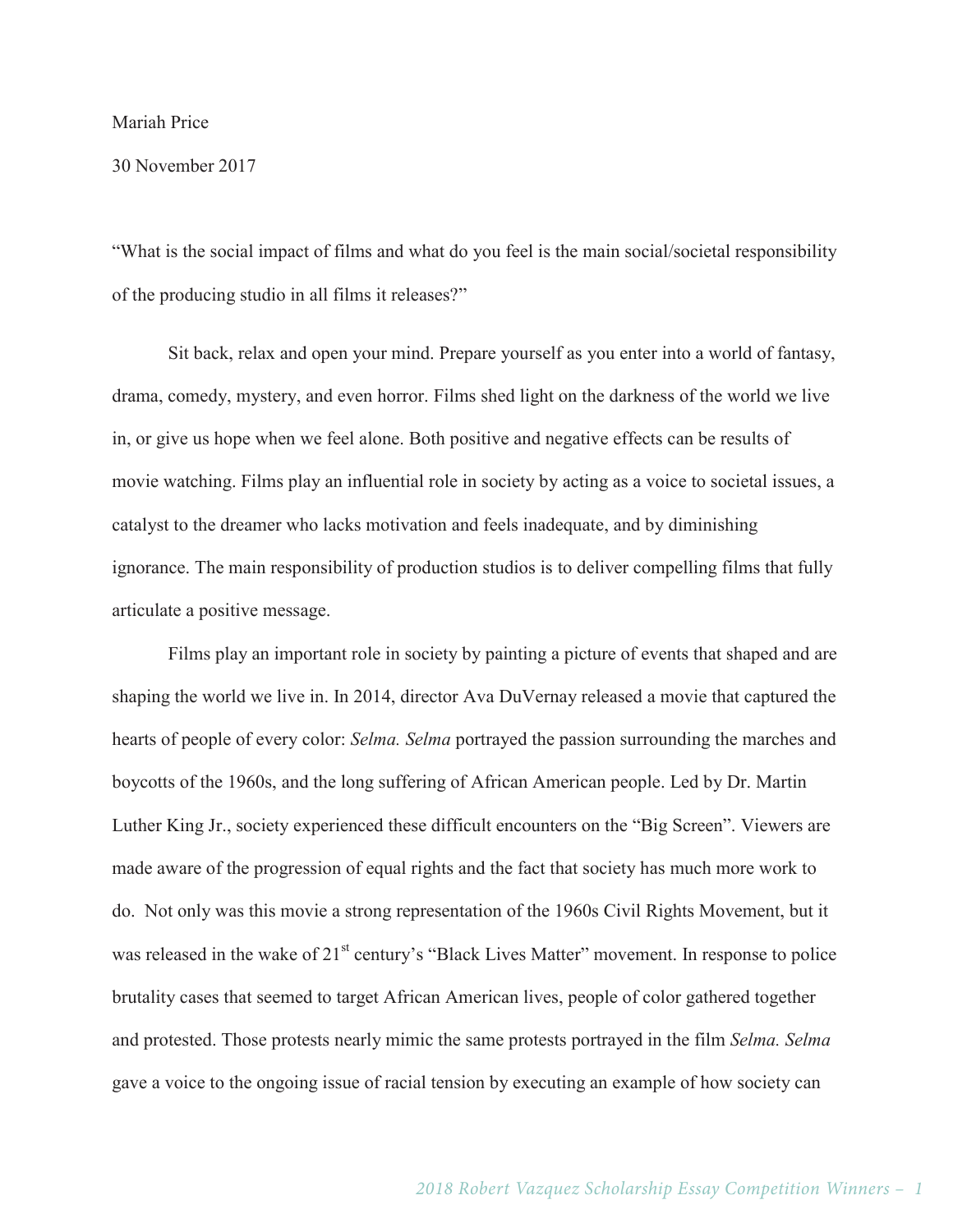overcome and embrace adversity in the face of diversity. Unmerited hope and motivation to live to our fullest potential result from watching films like *Selma* and infinite others.

According to *Frontiers in Human Neuroscience*, "Inspiration is a motivational state that compels individuals to bring ideas into fruition." Society is filled with naysayers and statistical shackles that tell the dreamer in us that we can't achieve our dreams. In the movie *Forrest Gump*, actor Tom Hanks portrays mentally disadvantaged Forrest Gump who is told as a child that he would need to be in a special school. Forrest embarks on several monumental, political endeavors throughout his adult life. This film teaches society to address the value of people who are mentally or physically handicapped. Forrest had an IQ of 75 and was unable to make a perspicuous decision on his own, but he traveled the nation, became a heroic veteran, met legendary artists and was present in several political events that shaped the country we live. In addition to that he encountered love and created a family. This film, although fictional, adequately gives permission to people who feel too inadequate to pursue their dreams. Whether someone is mentally disadvantaged like Forrest or not, films provide the inspiration to overcome statistics.

Films give insight about issues that society does not pay attention to. *Supersize Me* is a documentary profiling a man, Morgan Spurlock, who engages in an unhealthy diet consisting solely of McDonald's food for a month. He sheds light on the unhealthy effects McDonald's food has on the body. He transforms before our very eyes as he gains 24.5 lbs. in a month. Since the film was produced, McDonald's cracked down on portion control, and introduced healthy alternatives. Day After Tomorrow is a movie that heavily illustrates the results of global warming. This film was released in 2004 following a shockwave of natural disasters occurring in New York, Los Angeles, and Tokyo. According to Yale University researchers, viewers became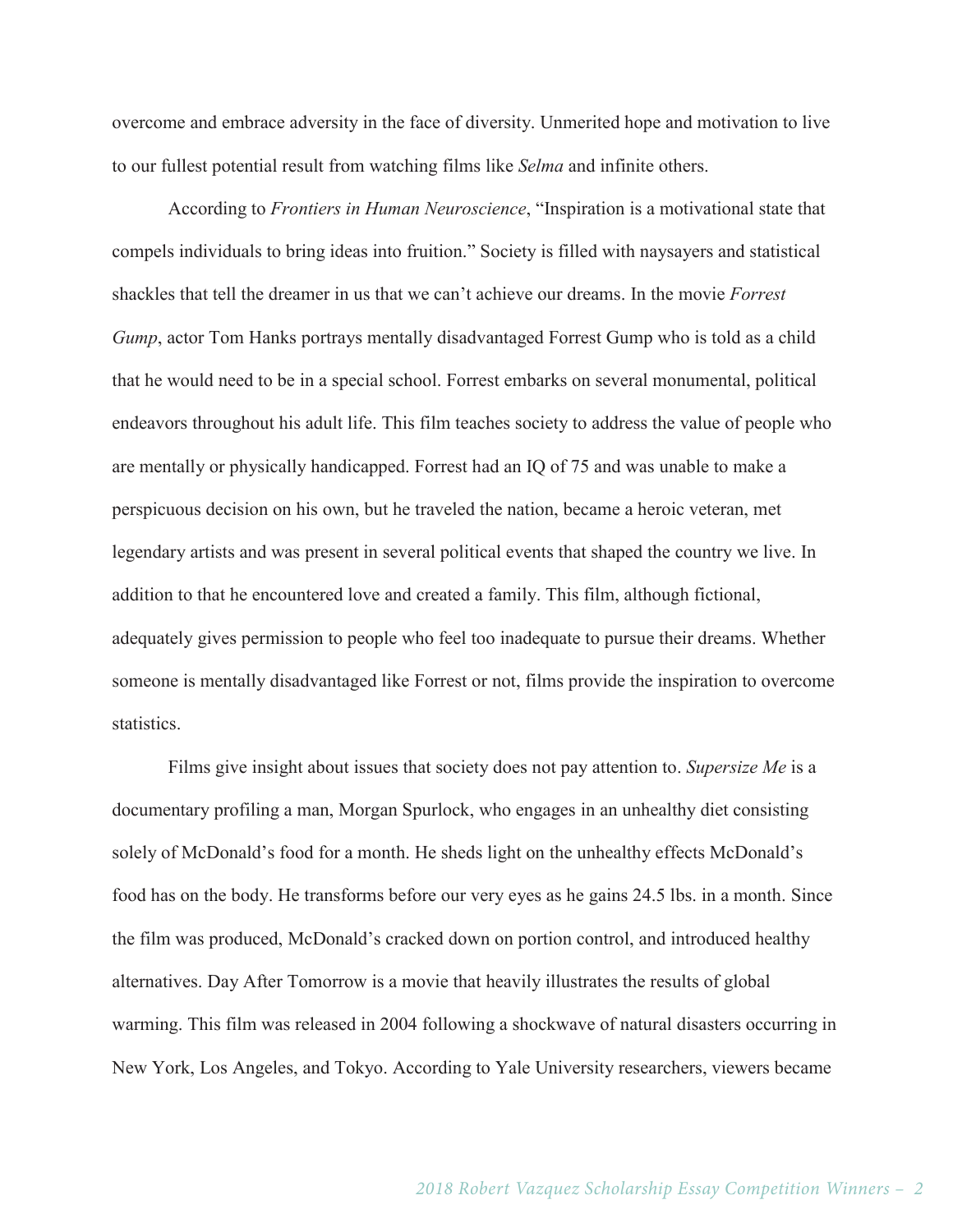more cautious about their actions pertaining to eliminating climate change. In fact, nearly 68% of viewers vowed to discuss how to reduce the effects of climate change. (A. Leiserowitz, 2004) These films and films alike have a way of bringing about change in our community, environment and untouchable Corporate America.

The main responsibility of production studios is to produce superb films that illustrate a positive message. Horror, Drama, Comedy, Romance, etc. should have a life lesson attached to the storyline. Film producers need to ensure that the viewers are not just entertained, but they are taught something. Major life lessons or simple bits of knowledge should permeate the scripts of actors and actresses. Unfortunately, movies can influence people for worst. For example, Nightmare on Elm Street was the inspiration behind Daniel Gonzalez's murder spree. Also, when Straight Outta Compton was released there was uproar of violence aimed directly toward police. Every movie should not be daisies and butterflies. Creating a storyline that is dynamic is vital to pique the interest of the viewer. However, creating lead way to a form of virtue, or life lesson is even more important. Films are influential to people's lives and impact society in a major way, so creating a movie that viewers will learn from is what production should aim for.

In Conclusion, films play an extraordinary role in society. Films influence society by acknowledging societal flaws, inspiring a person with little to no confidence to achieve the impossible, and debunk societal misconceptions. While movies are influential to society, it is most important for filmmakers and production to integrate a lesson or tidbit of constructive knowledge alongside the storyline of a film. People will develop perspectives that differ from one another, which is why it is important for a movie to be dynamic. Movies are all around entertaining, they bring families together, and open people's eyes, mind and heart to life's bigger picture. The world around us is flawed and has been that way since the beginning of time. The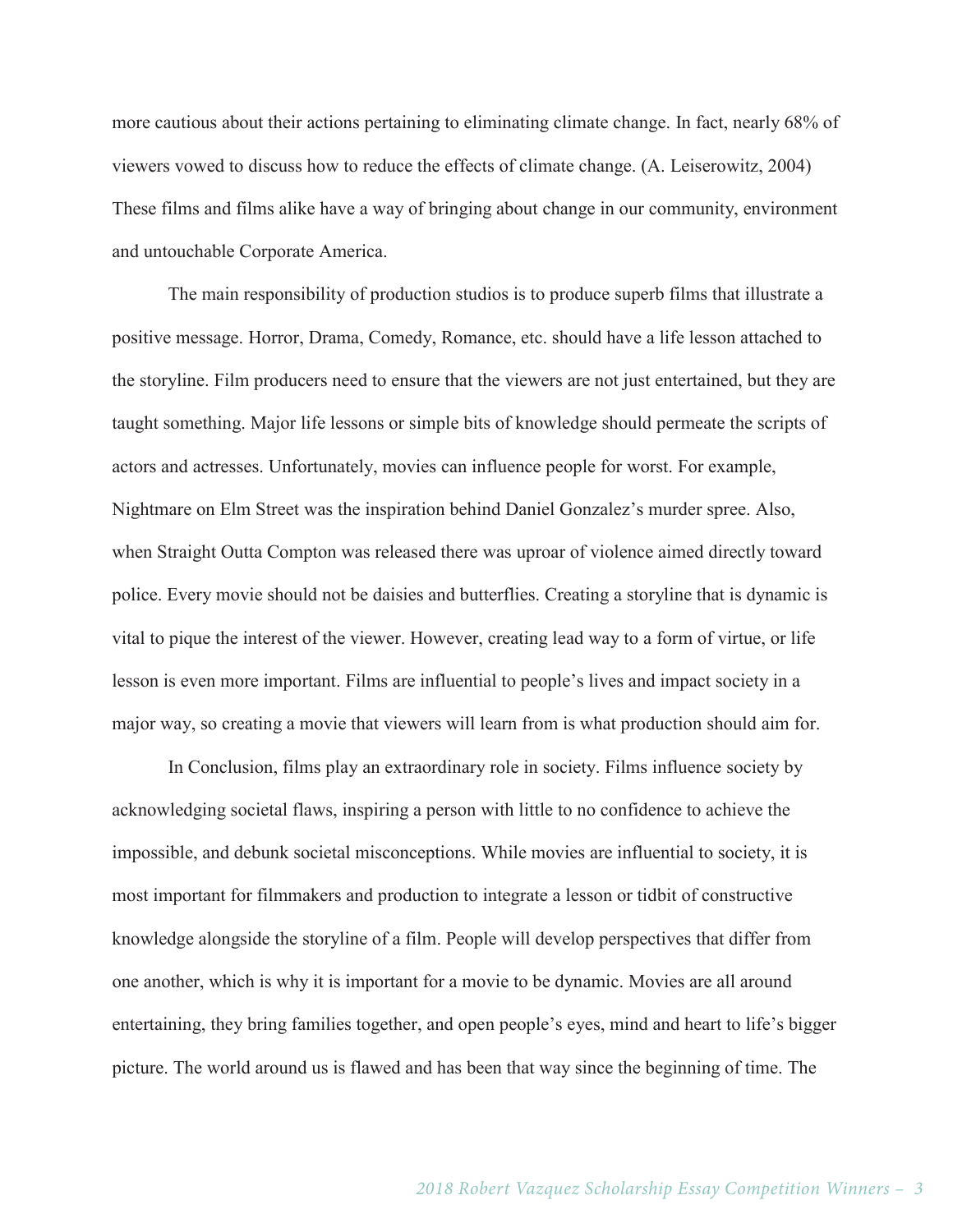film industry does a remarkable job portraying the lives of icons that tarried life before us. Films capture flaws and joys of the greatest movie called life.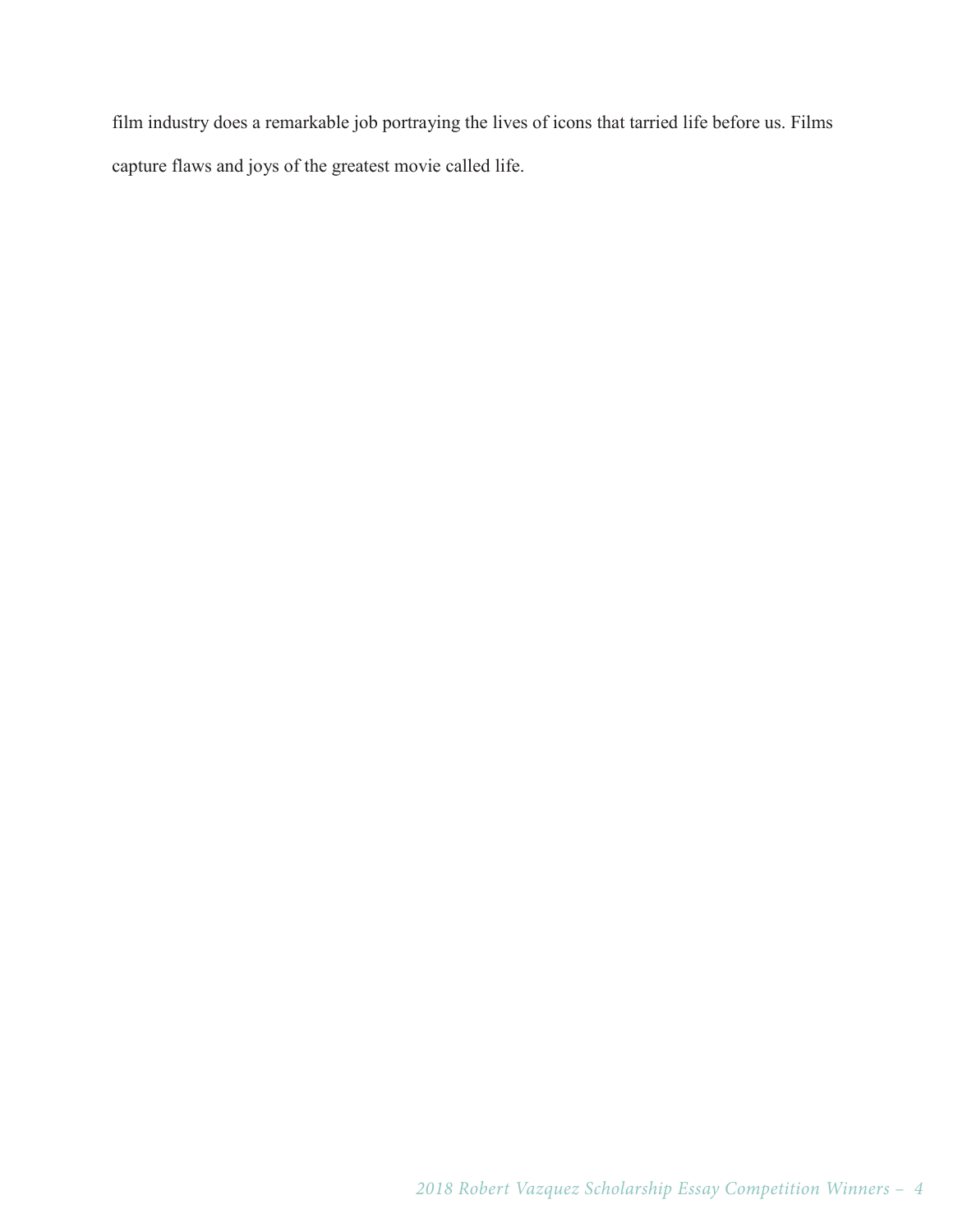# Jamal Copeland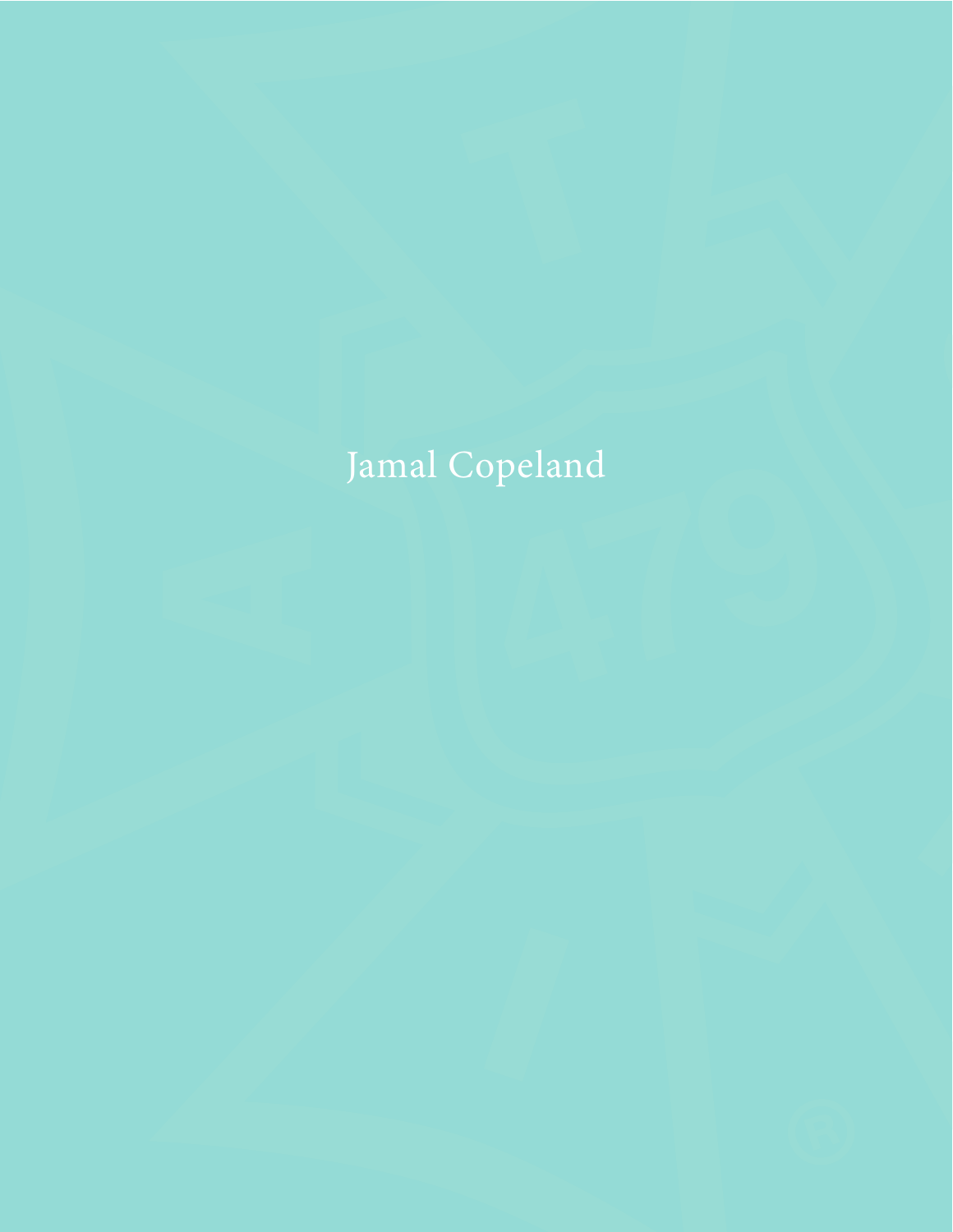#### **Social Impact of Films and Societal Responsibility of the Producing Studio**

It is no doubt that films have become an essential part of the modern world. The film industry has grown tremendously over the years. This has been expedited by the growing demand for different types of movies. Indeed, like many other sectors, films have gone through a series of evolution. Every person can relate to a particular film type, be it for educational or entertainment purposes. The types can be classified into various fields such as motivational, action films, contemporary films, comedy, drama and romantic films among others. Films have had, and still have a great impact on the society today. The social impact of films on the society is numerous, if not innumerable.

The social impact of films on the society was well expressed by Richard Williams, an animation director and writer. Richard described the cultural trend, Social Impact Entertainment as the use of entertainment to impact positively on communities and societies. William further suggested that Social Impact Entertainment meant the intentional use of entertainment to deliver social changes. The impact of movies in the society today includes both positive and negative ones. These positive impacts include but are not limited to facilitation of cultural diffusion across the globe, imparting certain ethical values on the society, promoting socialization among the people, behavioral change, as well as inspirational and educational effects. However, films also have negative impacts such as promotion of violence among the youth, increase in number of sexually active teenagers, and promotion of some negative values in the society.

Films facilitate cultural diffusion across the globe. The growth of media has led to an increase in the speed and ease of communication in the world today. Modern technology in communication such as the internet has enabled easy and faster transmission of movies in a way that is much more convenient compared to earlier years. As a result, movies produced in one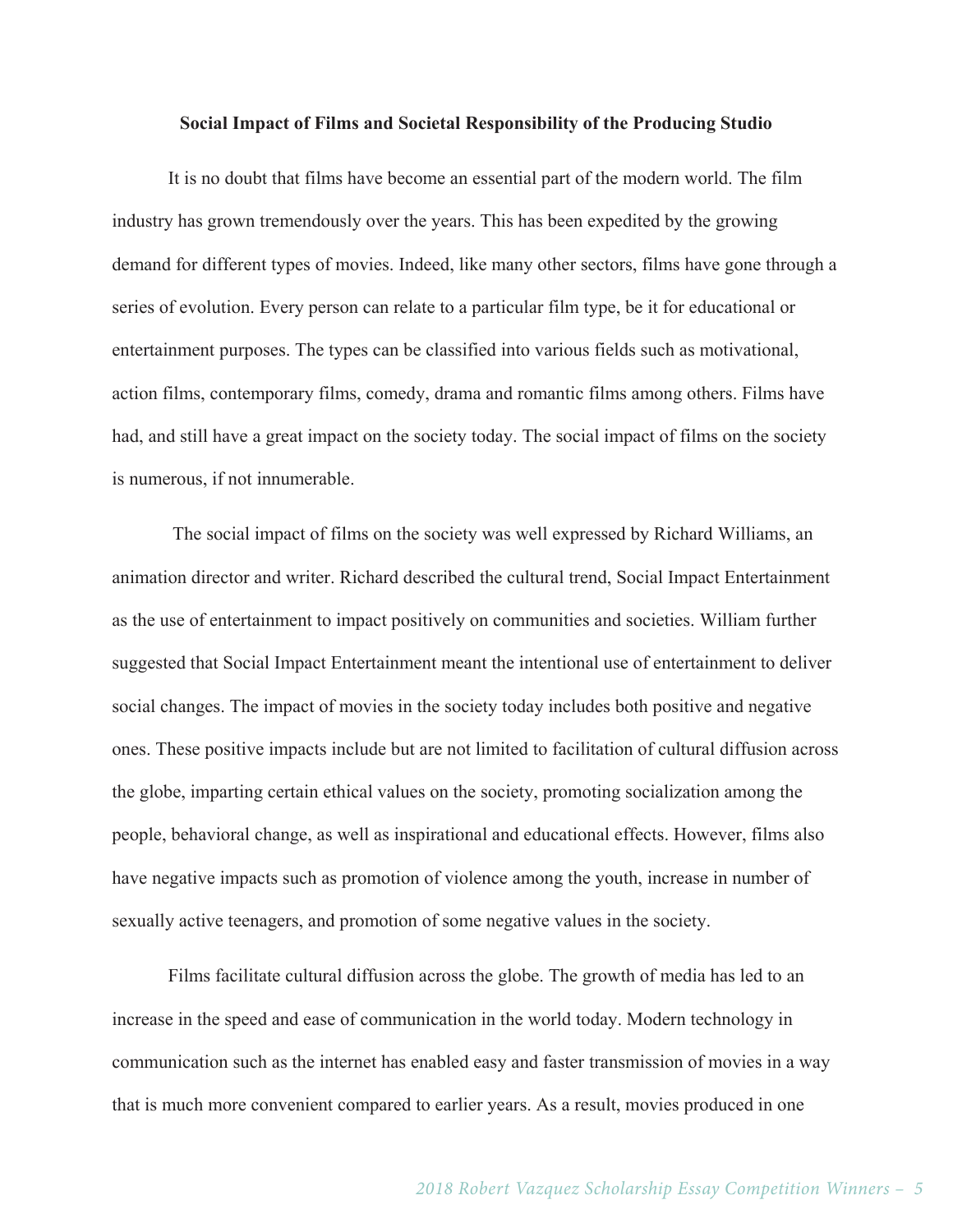country quickly find their way into foreign countries. Such films usually carry with them information on the cultural backgrounds of the parent country. The scripters and actors, in most cases, incorporate various aspects of their cultures such as language, cuisine, religion, and entertainment. These films often have short term as well as long lasting effects on the cultural practices in the countries in which they are watched. The various audiences adopt one or more aspects of the culture of the country, therefore leading to exchange and diffusion of different cultures throughout the world.

Films impart ethical values to individuals in the society. Movies are usually scripted in such a way that there is a dominant ethical or moral lesson throughout the film. At the end of the movie, there is almost always an ethical value to be received from it. In addition to entertainment, most films incorporate the values of courage, honesty, hard work, patriotism and loyalty. As is the case in a majority of the films, there is a protagonist and the antagonist. The main character, usually the protagonist is in most cases portrayed as strong, audacious, patient, hardworking, and generally of high moral standards. The viewers, therefore, learn the importance of these moral and ethical qualities which they later apply in their lives and their daily relations with other people. On the other hand, the protagonists usually possess qualities considered to be below standard in the society. They're mostly depicted as weak, rash in decision making, and corrupt and deceitful individuals who end up paying for their mistakes. The audience, therefore, learns to avoid such unethical behaviors to avert similar repercussions.

Promoting socialization and interactions among the members of the society is an important impact of films. Films are commonly watched in a theatre where people pay to watch their movie of choice. This trend has existed since time immemorial. In such facilities, many people from diverse backgrounds come together to watch the films. In the process, there are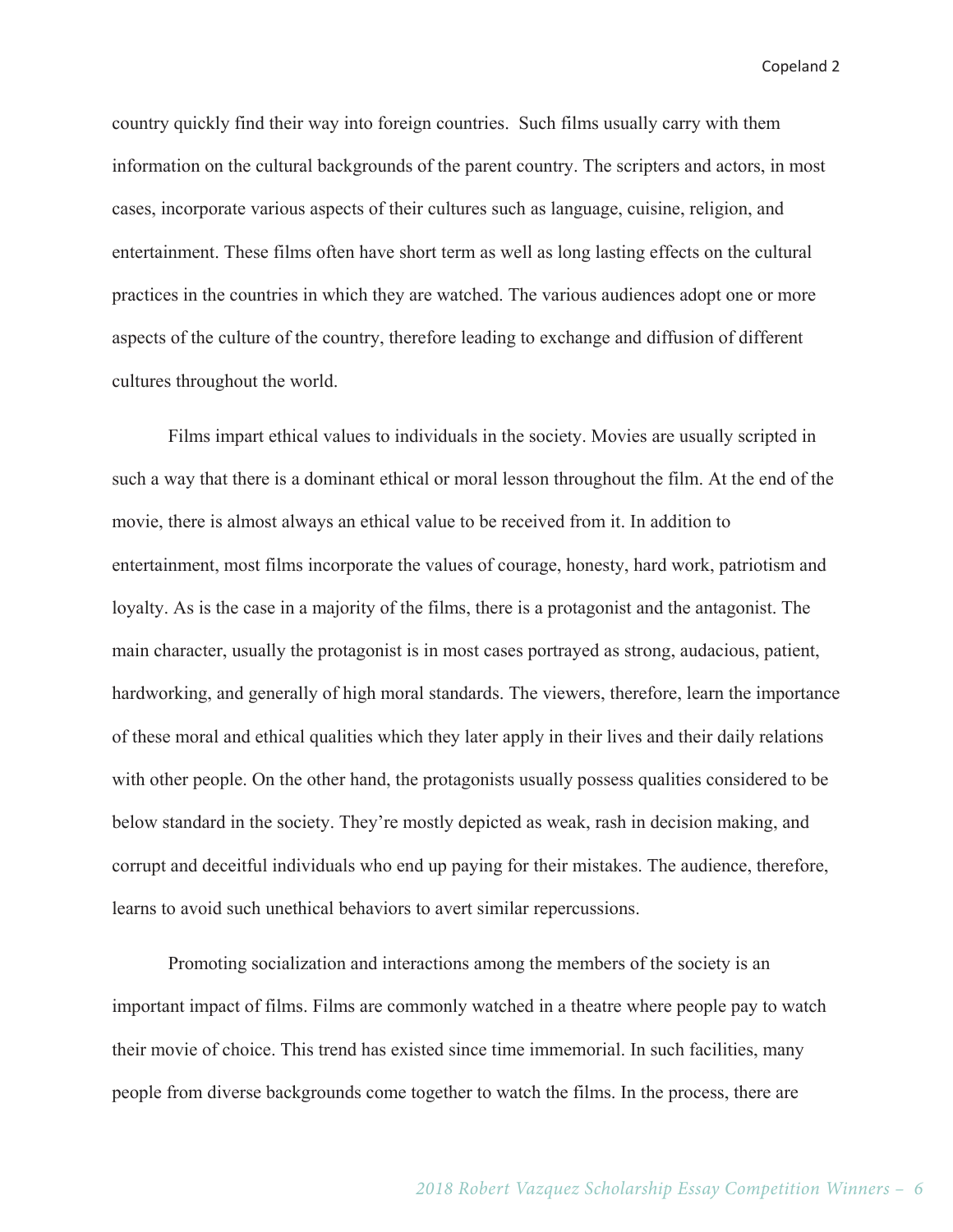continuous interactions between people, who in some cases, may have never met. These viewers socialize and get to know each other; therefore, bridging the social gap existing between them. Major developments in the film industry, such as the use of three-dimensional, 3D technology, have also increased the number of people going to theatres. This in turn increases interactions and socialization among the people in attendance.

Behavioral change among many people has been facilitated by films. Although some cases have been towards the negative, most of the changes in behavior have been positive. Films integrate a learning experience whereby the audience gets to know the ethics and morals of the movie such as peaceful coexistence as well as their benefits. This leads to changes in behavior for the better, which in turn promotes positive social interactions in the society.

I strongly believe that socialization in society is not complete without the mentioning education. In recent times, films have been used as teaching implements in many schools and other learning institutions. This facilitates social interactions between the learners and instructors in real time. This in turn improves the social aspect of education.

Just like a coin has two sides, films have also had negative social effects on the society. For instance, the protagonists believe that the ever-increasing trend of incorporating sexual scenes in films has increased the number of sexually active teenagers in the world. In addition to this, some movies incorporate violent scenes in their screenplay which some believe has led to an increase in violence in the society, especially among the youth and children who either try to emulate their favorite actors or try to identify with the films.

In the wake of major developments in the film industry, films have an impact on society, and film-producing studios have a major responsibility to ensure that the films produced impact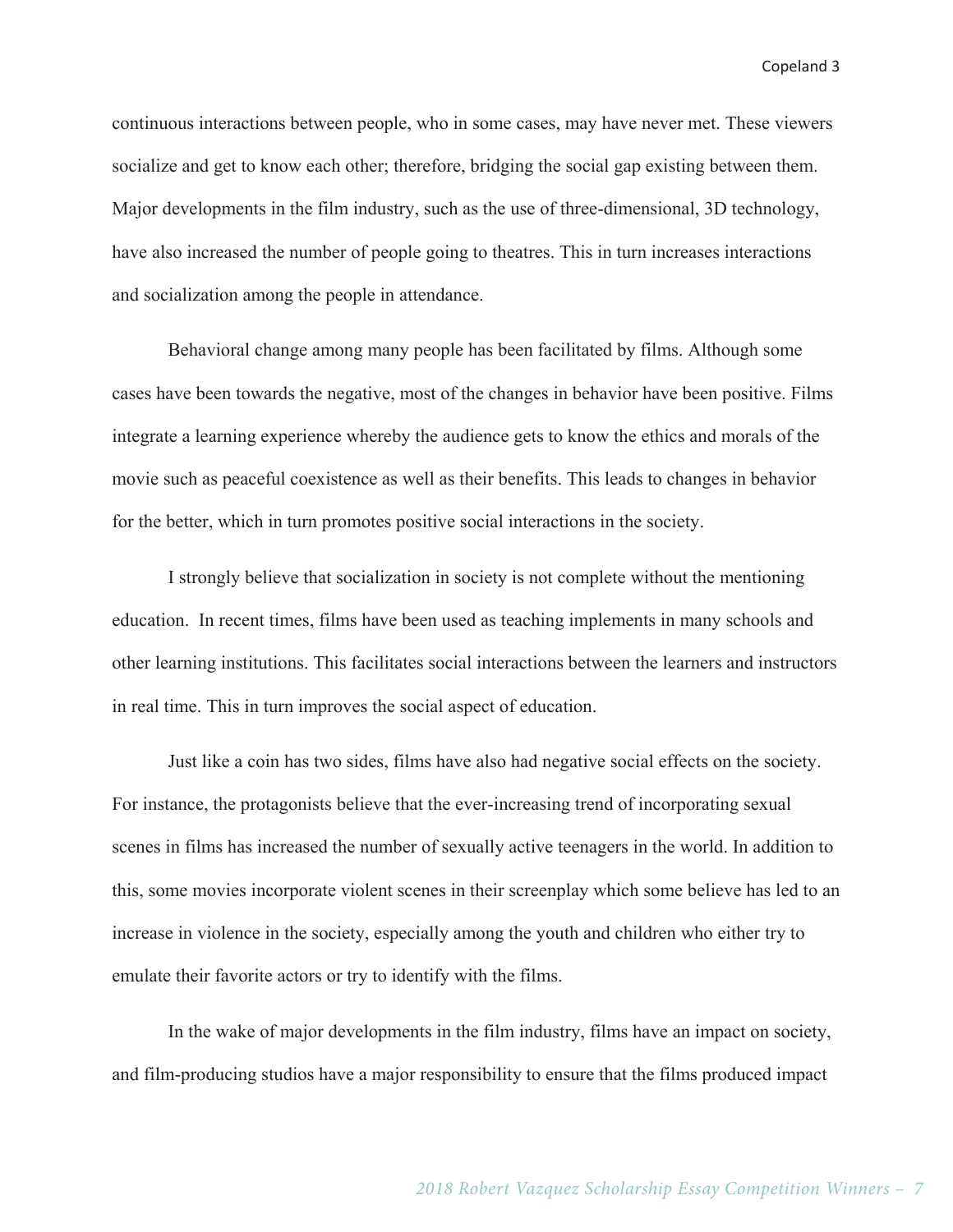positively on the society. This would involve taking measures to make sure that the movies are socially and ethically acceptable to the many audiences which usually come from different societal backgrounds.

It is undeniably unfortunate that most film producers, have not taken into consideration their social responsibilities when making films. These include having a sense of duty of imparting the right kind of education on the audiences. This should be done to ensure that the audience is not misled in any way that could result in negative social development.

I am of the opinion that film production studios have a duty to ensure that the films they produce have the right ethical message which is morally acceptable to the audience types. The producers should edit the movie scenes to remove parts which promote violence to younger audiences who are still forming their personalities. They should also avoid transmitting the messages of hatred, anger, and other vices such as corruption to their younger audience.

Moreover, the film producers have a responsibility to regulate sexual content in the films depending on their target audience. It is a growing trend to find sexually explicit content in films targeting even teenagers as its audience. This is a serious issue, as it touches on the future generation and so should be solved promptly. Therefore, film producers have a duty to regulate the sexual scenes in various movies to avoid the problem of exposing children to sexual content and in turn promote morality in the society.

I consider film production studios to have the responsibility to demarcate the world of fiction from that of reality. As much as the movies, whether fictional or not, should be made to be as realistic as possible to the audience. The producers have the responsibility to ensure that the fictional scenes remain in the realm of fiction even to the audience. This in turn facilitates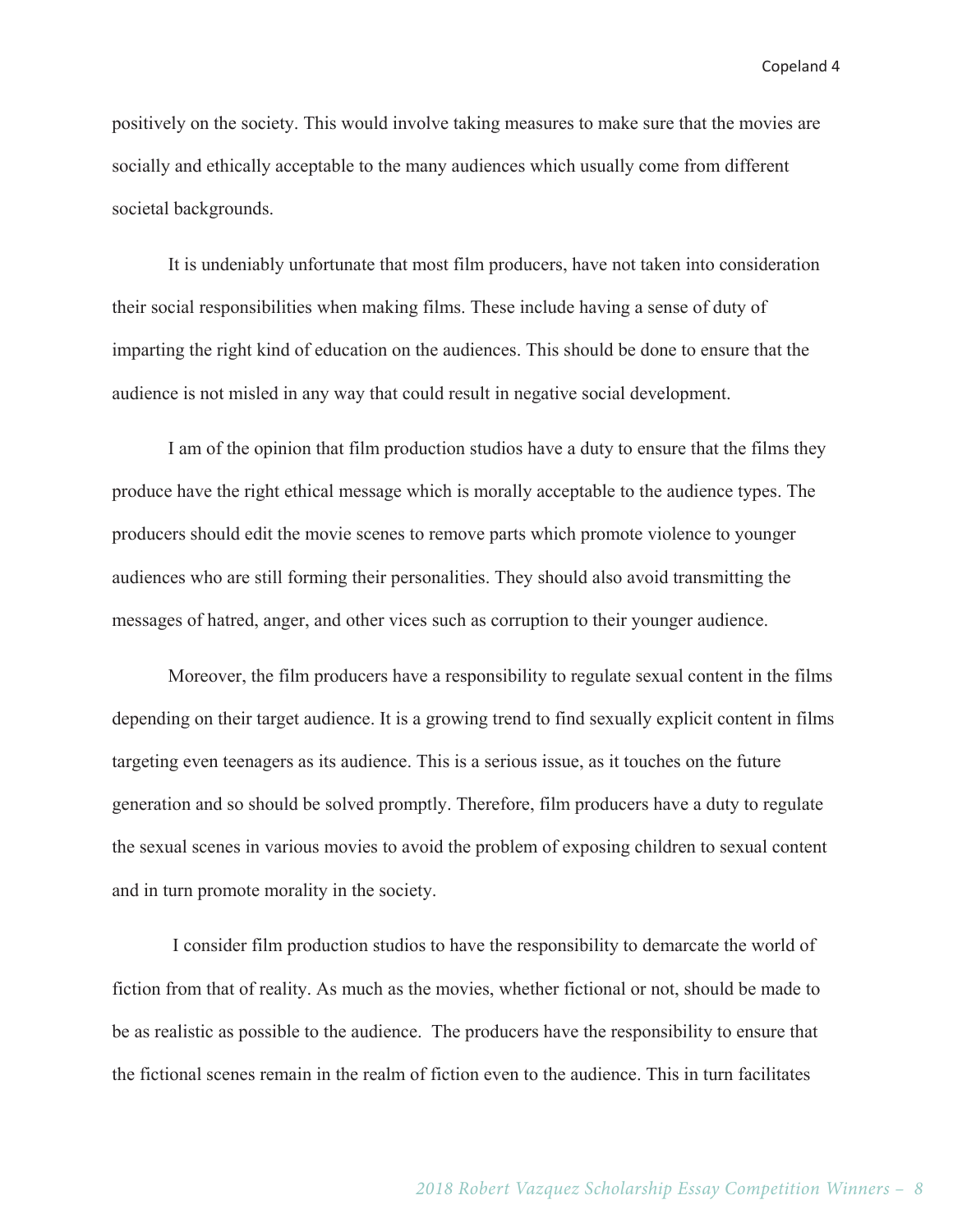avoiding superstitions among the audience; therefore, enabling the members of the society to distinguish fiction from reality.

In conclusion, it is irrefutable that films have great social impact on the society, ranging from instilling ethical values, cultural diffusion, and facilitating socialization among others. The main societal responsibility of film-production studios is to ensure that the films they produce are ethically right and morally acceptable in the society. This in turn promotes the right interactions and behavior among the members of the society.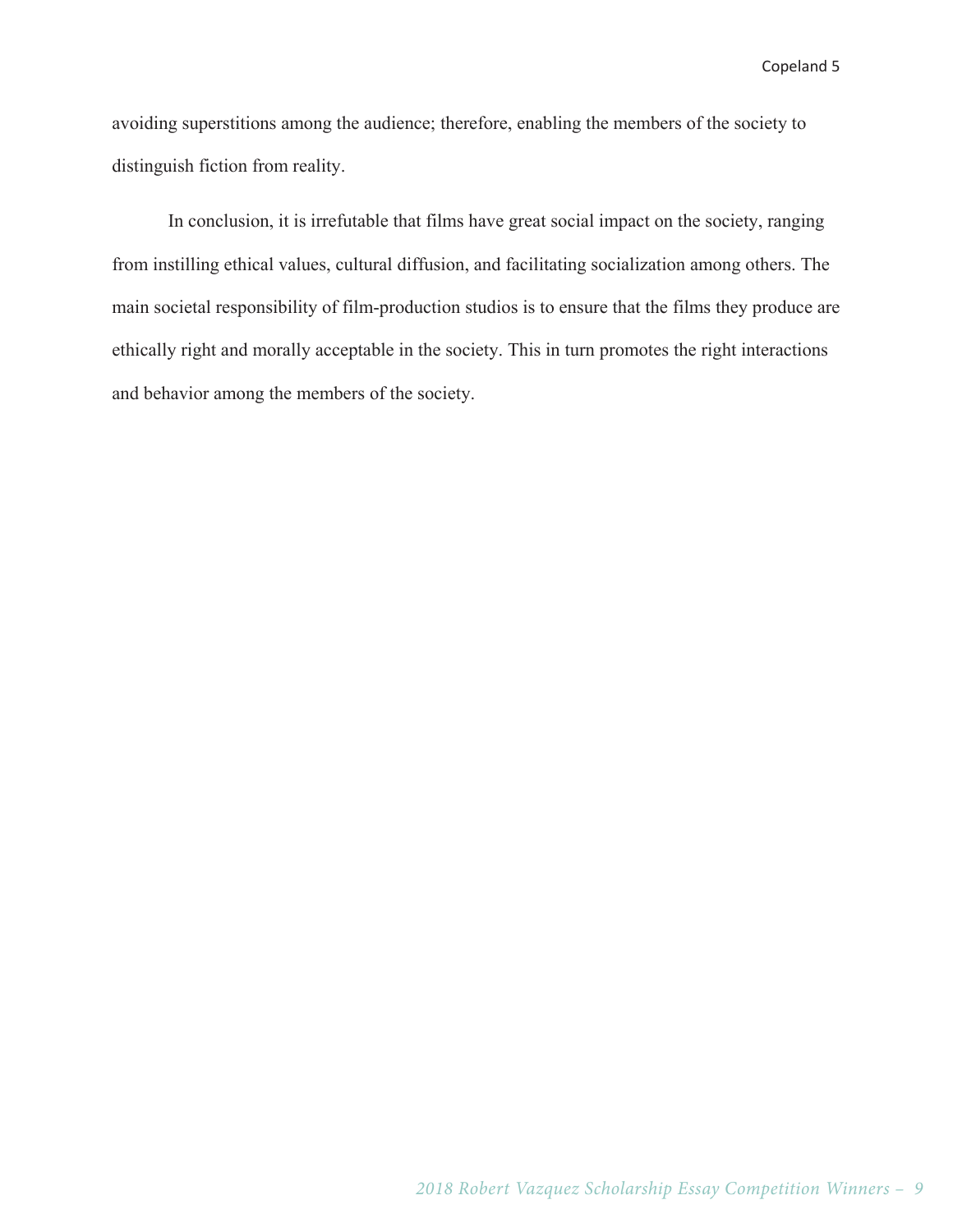### Carissa Oldknow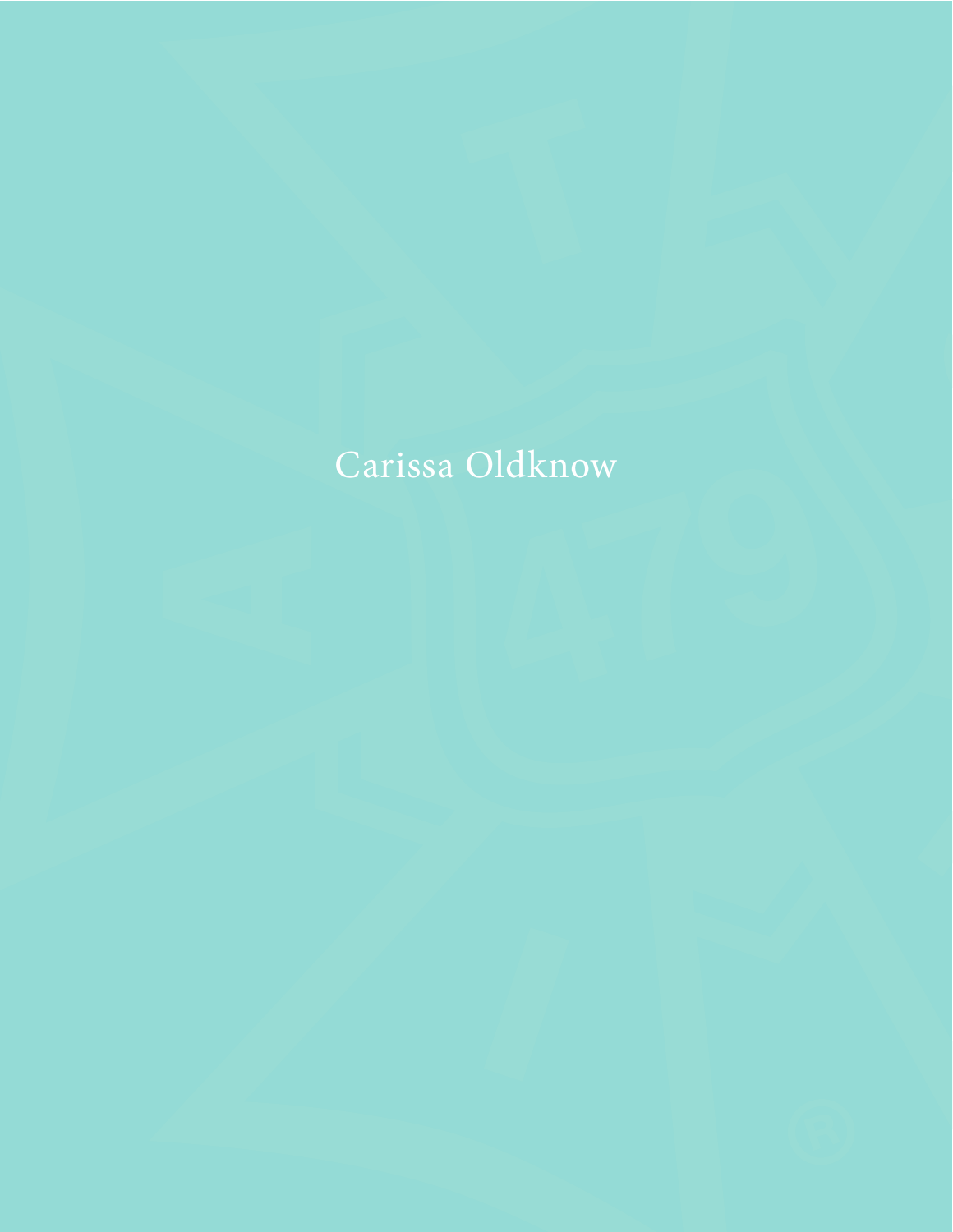#### Carissa Oldknow

2017 Robert Vazquez Scholarship November 20<sup>th</sup>, 2017

#### The Impact of the Film Industry

The film industry was created during the early 1900s, and since the birth of film, the art has grown exponentially. The job of creating these films is joined with multiple important responsibilities because of the impact this business has on society. Movies hold a great amount of power when impacting the community because of the way it takes the audience through an experience that is embodied by the story being told. Studios producing and releasing films have a significant duty to society because they are in control of people's potential emotions, views, and experiences.

A visual tale allows people to escape from their reality to a place or idea they did not think was possible. Films act as a distraction for people who wish to forget about all their worries, frustrations, and tensions. While being entertained by a film, people's focus for their issues and personal lives tend decrease. When watching a movie, people become submerged in the plot and make connections or even emotional bonds with characters. Films allow people to dream their biggest dreams and to be entertained by characters' lives and or scenarios an average person could never achieve. Movies enhance one's imagination because it lets them create their own version of how they would respond to the plot being told. The journey a film can take one on can be a time of peace and relaxation for the viewer. For the common person, the film industry's art is a getaway from the usual demands of society.

Everything one watches and listens to influences them one way or another. People are constantly learning from the experiences life brings. Movies can significantly affect one's moral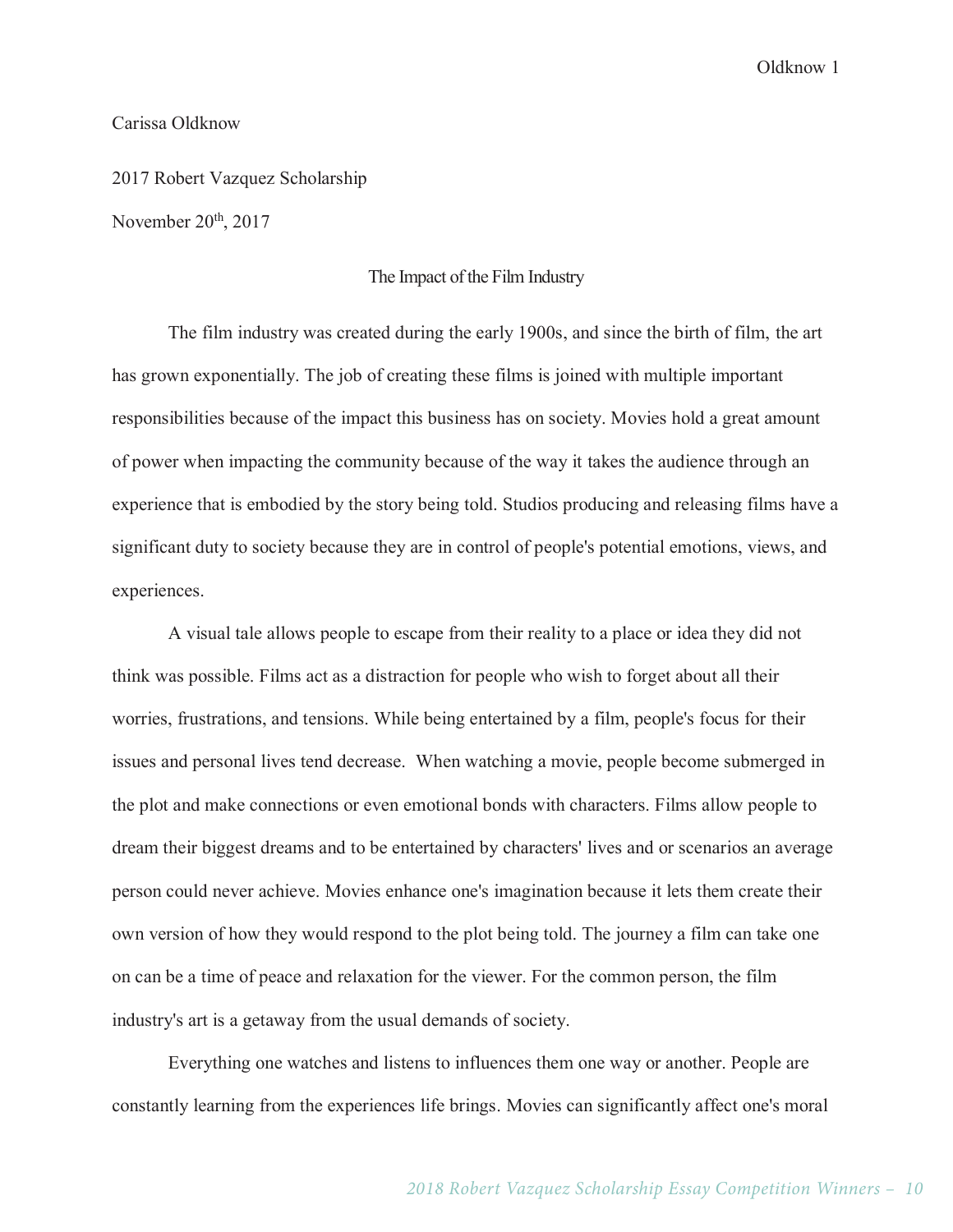beliefs. For instance, films play a major factor in navigating their audience through a lesson to be learned such as relationship problems, fears, world conflicts, and even how one perceives the world. The content that cinema contains can start discussions of hot topics that the community needs to address. Films like *Cyberbully* and *13 Reasons Why* opened up the topics of bullying and suicide in our society. These films have caught the attention of many adults and has led to the idea of passing new laws against bullying and they have has also raised awareness for the current teen suicide rates in America. Also, the movie *Amber Alert* highlights the dangers this world has and also teaches people to always be aware of their surroundings. Cinema is a key role in the community for sharing messages and promoting recognition where it is due. Films also introduce different cultures that people would never have had the chance to come across. Movies grab people by their seats to give them behind the scene access to places they never knew existed. These films can take an audience member across all seven continents, under the sea, or even space which is the reason why these films can have such an impact. Also, the people casted for the film's roles can shape the ideas of the audience. In this society that obsesses over entertainment and celebrity culture, celebrities have a powerful impact on a person's life. By having heavy influencers, famous celebrities, star in these films, people begin to trust and idolize them. For example, ever since the 1920's, many movie stars have been seen smoking cigarettes during their screen time performances and this influenced many viewers to start smoking as well. Seeing celebrities smoke popularized the idea of it to the average individuals. These famous people can affect anything from fashion trends to political views, the popularity level of a celebrity and their lifestyle can influence people's beliefs, interests and behaviors. It is part of film makers duties to remember they have the ability to change the world by influencing the common people's views.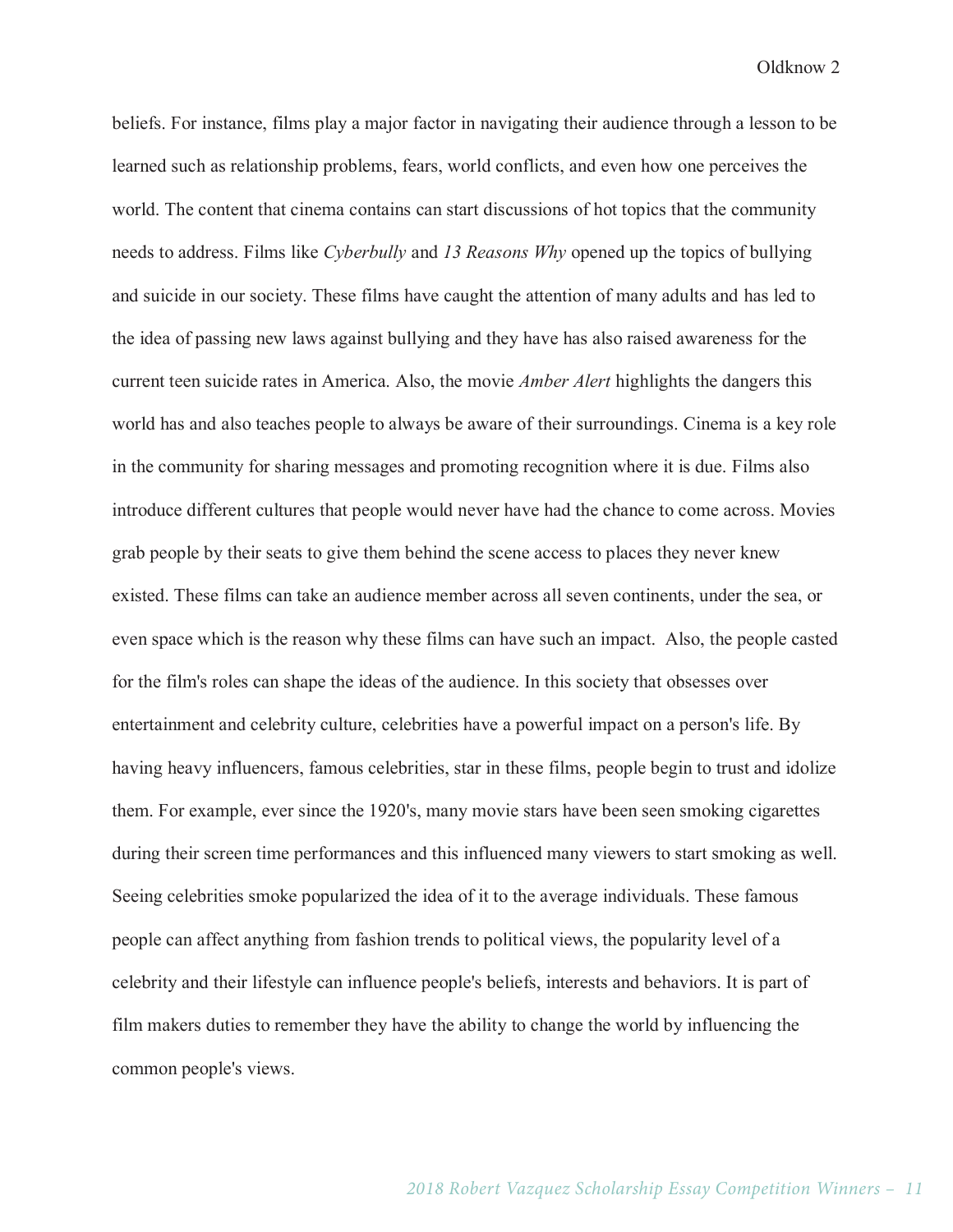After releasing a film, it is in the hands of the people. While watching a movie, on a date or with the family, it is creating a memory for the viewer. Movies have a special connection with people because they are brought into their homes, a private place, and is shared for entertainment. For everyone, movies create an event that can bring a rollercoaster of emotions. A sad scene is the opportunity to cry and hold one's partner a little tighter. Happy scenes are moments that bring tears of laughers and inside jokes that can last a lifetime. A relatable moment of yelling at the television while wearing popcorn greased pajamas can be created by scenes of anger. With the help of film, people are able to share their emotions with their friends and family. Cinema creates an atmosphere full of feelings that leaves people wanting more which creates the idea of the common weekly movie night in households. These visual stories bring people closer to their love ones by sending them all on a journey that the plot has to offer. Nothing is more special than cuddling up to a love one on the couch to watch a shared favorite movie; those are memories one will cherish forever. Films give opportunities to make memories that leave lasting impressions on one's life. People learn and live through the tales of film and it is the job of the makers to produce quality content for the viewers to connect with.

Film plays a major role in today's society because it is all around us. The storyline of a movie is able to bring out every single emotion that one could possibly think to have. Not only does a person's emotions fluctuate throughout a film, but also their perspective on certain issues addressed in the cinema. Movies have the potential to sway people to believe in certain values and to think in an unquestionable way. These moving pictures are works of art that are made up of persuasive actors and actresses who influence the average human to follow their type of lifestyle. Through movies the audience is able to travel freely to any stress-free location their mind wants to wander to. While watching a movie, the viewer's imagination has not limits or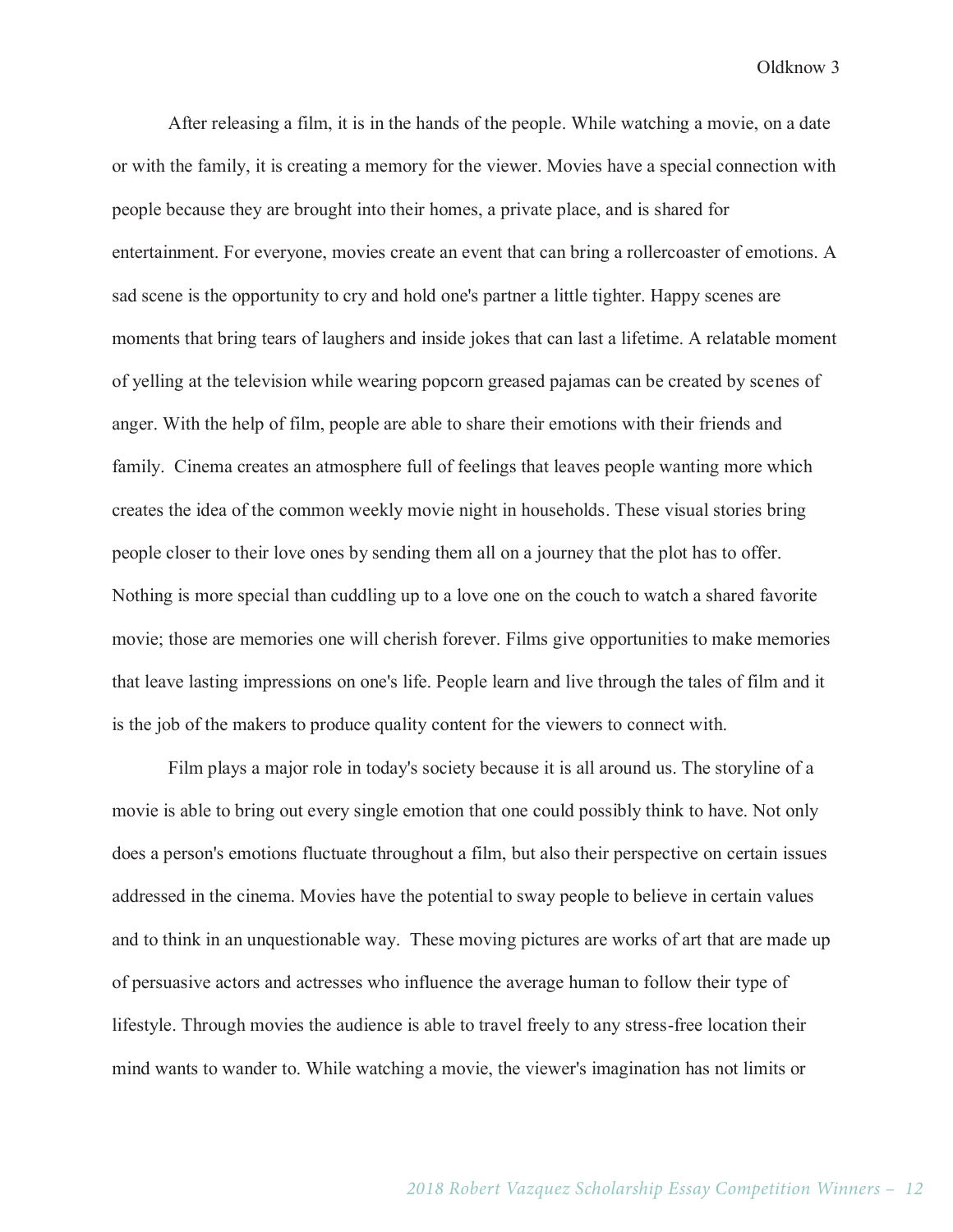boundaries. Films allow the watcher to be as creative as their mind will let them and that is why movies act as a creative release for many individuals. The makers of these visual stories have total control on the effects of society due to their role in being creators of a format of influential material. The industry that is creating and publishing films has a crucial responsibility to the community because they determine individuals' future feelings, beliefs, and memories through their completed crafts.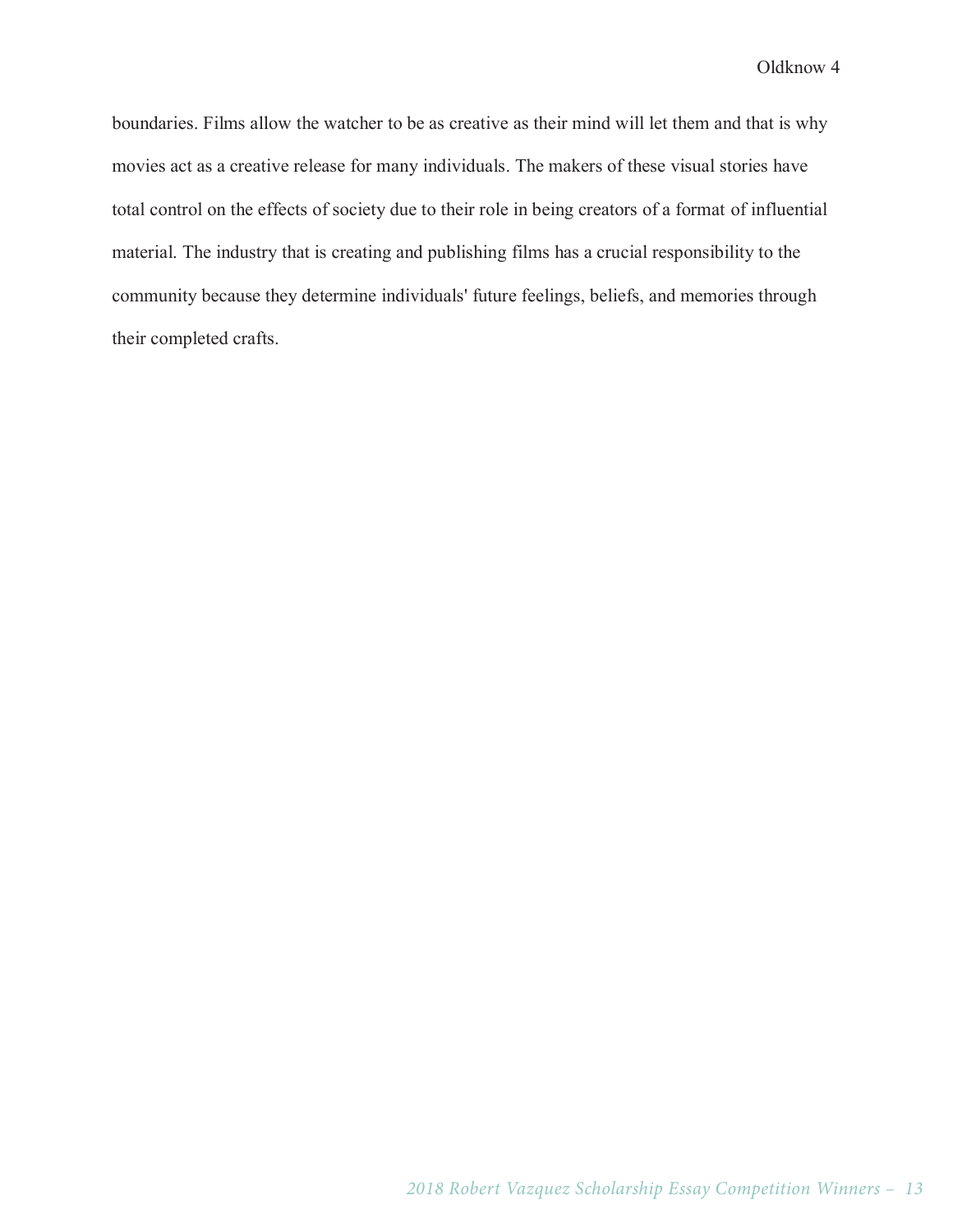### Luke Semones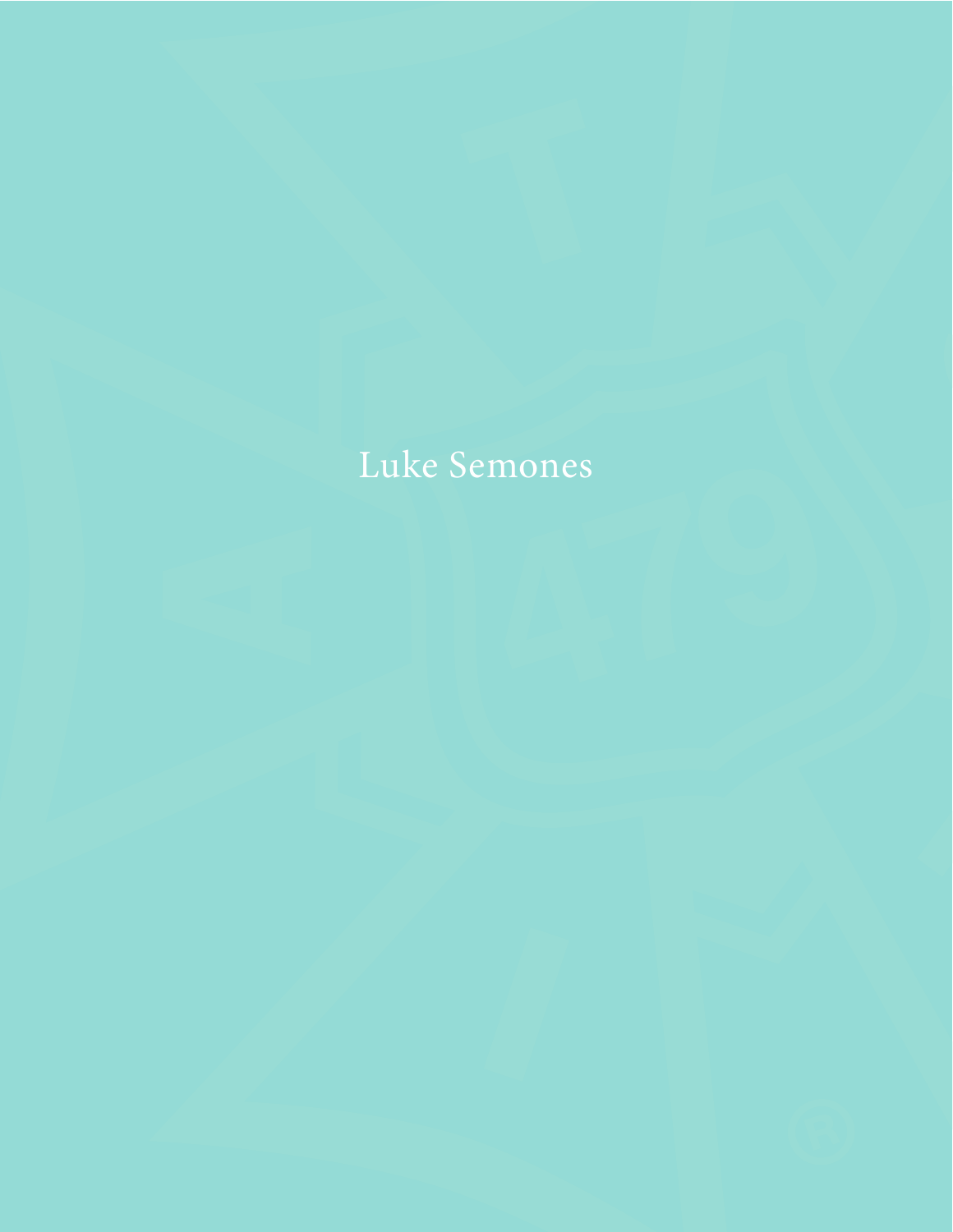Luke Semones Wednesday, November 29 2017

### IATSE LOCAL 479 2017 Robert Vasquez Scholarship essay

The social impact of films and the responsibility of those that make them. My personal opinion on films are simple. I love them! I'll take the first chance I get to sit back with a strawberry lemonade and watch the newest Riverdale or Hunger games. The impact of films on our social society is something I think positively on. They bring people together and stretch our imaginations to the limit. They push us into real life and fictional realities that the watchers around the world love. Yet, there are people that see that the films and the production of movies, and tv shows as having a negative effect on our generation and society. Its sex scenes, foul language, drug use, and the usual bad guy attitude is showing people that the wrong thing is justified. Kids and teens want to be the on screen characters they love or even loath. In some ways this is good and bad . Even the worst, and most despicable characters originated in a studio.The idea came from some brilliant mind and traveled all the way to a screen in front of you. The good parts of film making and the bad all made their way through thousands of hands that you see in the credits. When a teen fantasizes about the sex scenes in 50 shades of grey, those that were obligated to make that film, those in the credits are responsible. I believe it should be the charge of those responsible for making these films to uphold the first amendment and produce what they want. Yet also to see the effect of what they are releasing and be conscious and rational about what they continue to create.

I jump on the Elephant standing one hundred feet tall. Weaving and making my way all the way to the head. I harness my bow and fire shot after shot to clear the 2 story saddle of enemies. The two hundred ton elephant plunges toward the ground after I shoot 5 of my arrows right between its ginormous tusks. Oh wait, thats not me… its Legolas. He traveled all the way from J. R. R. Tolkeins book to the big screen. The director of The Lord Of The Rings, Peter Jackson transformed Tolkeins brilliant pages into one of the best motion picture series ever. This is a great example of the positivity the creation of films has made on our generation. I wanted to be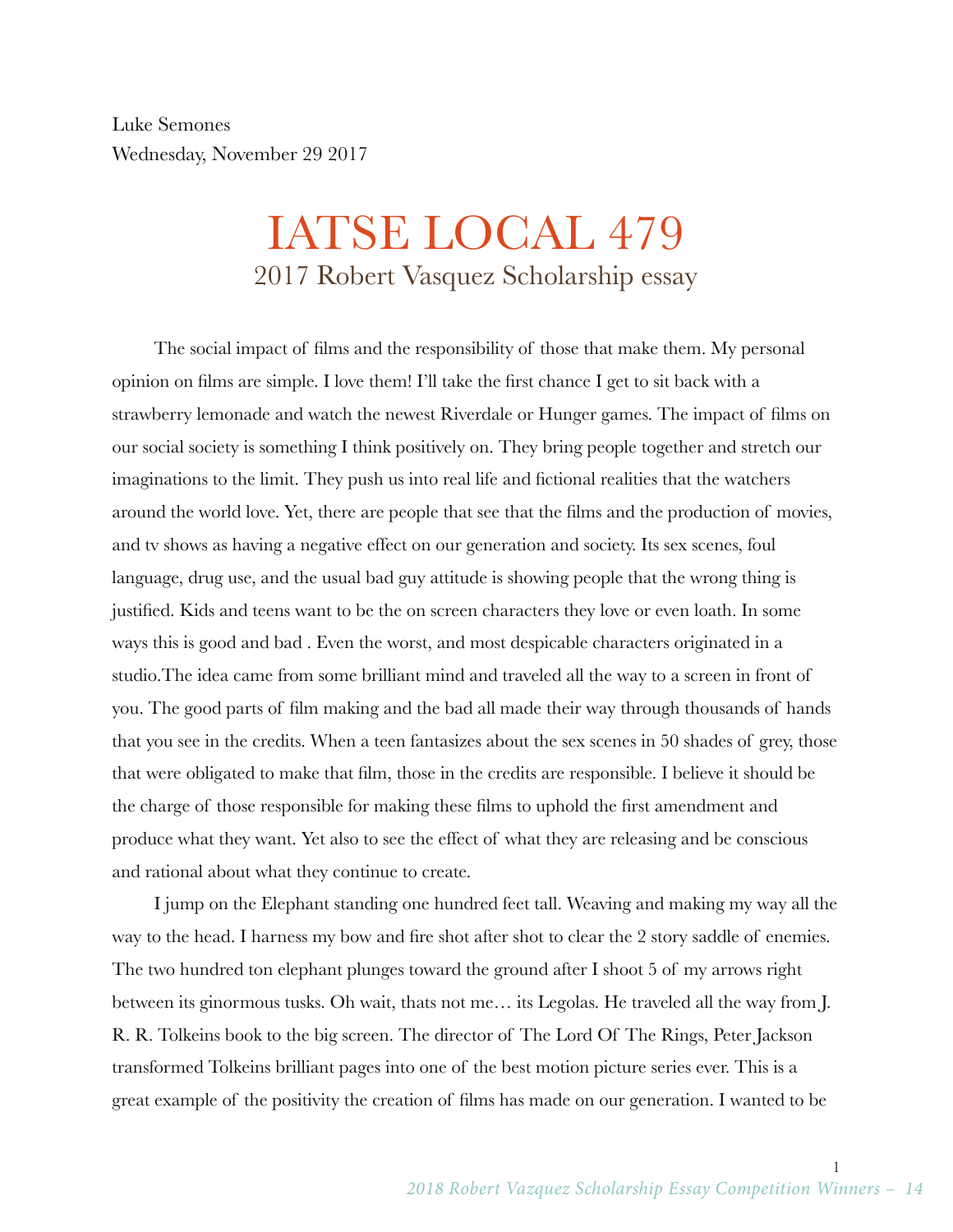Legolas, kids want to be Legolas. The social responsibility of film makers is to connect people to their fictions. Lord Of The Rings being just one example of thousands. This brings people together which makes the films such a positive part of our society.

A positive impact of films or tv shows is the message they try to get across. The hit summer show 13 reasons why follows a girls story of why she killed herself. The main male character goes through the entire first season listening to tapes she leaves behind. He tries to figure out why she did what she did. The show brings awareness to many unfaced issues in our society, such as depression, rape, and bullying. Shows like these portrayed by people behind the scenes are a great example of a positive impacting show. Networks like Hallmark and CBS family, geared towards positive christian based households are also another reason why stretching out imaginations on the big screen is great with me. The producing studios of these networks and shows such as 13 reasons why are really helping the positive argument on this topic. My mom being a costumer can vouch that being on a good wholesome show brings its good wholesome people. in turn, good wholesome people preside good wholesome films for us to enjoy. The fictions of these shows bring us together and provide entertainment. The entertainment industries job is to do just that isn't it?

The Negative impact films have on our society is pretty significant because it rationalizes irrational things into being justifiable. Freedom of speech gives you the right to release whatever you want, which in turn leads to some pretty dark stuff on the big screen. Fifty shades of grey, a show based on sex, lust, and male dominance. What more could a teenage kid ask for in a movie. The responsibility of what this kid is seeing is on the hands of the people who created this show. Don't even get me started on how much this kid will now want to be that guy. This show now has all of the sudden made a kid want to have sex at a younger age, be forceful to women, and even be impure with more than one woman. Things that are not ok in our society are now becoming ok because what we watch is how we act. Now I'm not saying that by watching a The Walking Dead you will become a crazy bat slinging maniac but things you watch will influence how you act and talk. One of my favorite movies of all time is Lone Survivor. While the film brings light to a Phenomenal war story of our nations veterans it also comes with its fare share of F bombs. I watched this movie and for the next week while at school i couldn't rid the word from my vocabulary. Even the greatest of movies can have a negative impact on us as a society. something the the film makers are responsible for.